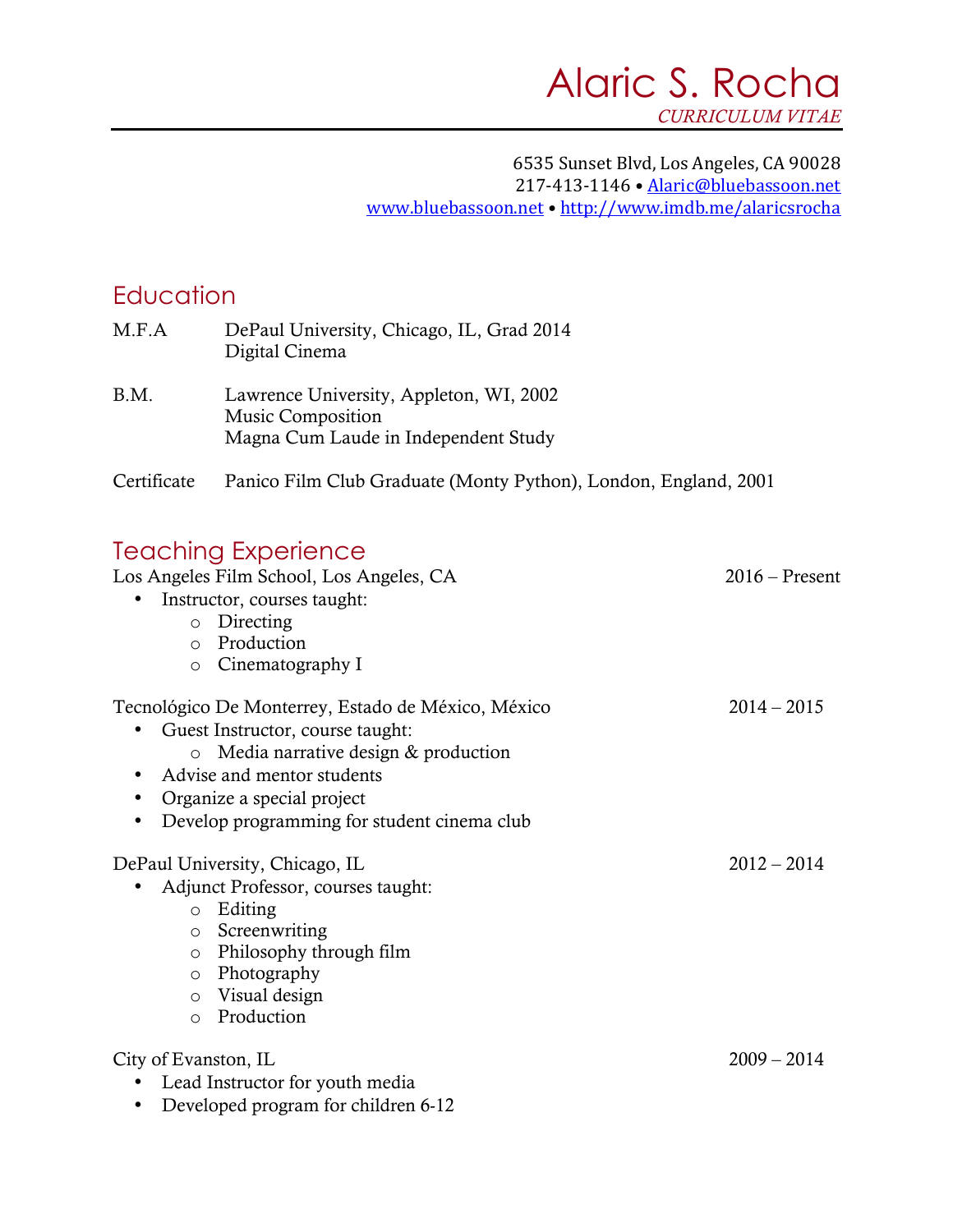# Alaric S. Rocha *CURRICULUM VITAE*

| Supervise other media instructors                                                                                                                                                                                                                                                                                                                                                                                                                                                                                                                                                                                                                                                                                          |                                                         |
|----------------------------------------------------------------------------------------------------------------------------------------------------------------------------------------------------------------------------------------------------------------------------------------------------------------------------------------------------------------------------------------------------------------------------------------------------------------------------------------------------------------------------------------------------------------------------------------------------------------------------------------------------------------------------------------------------------------------------|---------------------------------------------------------|
| School of the Art Institute of Chicago, Chicago, IL<br>Guest Instructor, course taught:<br>Art and the human development<br>$\circ$                                                                                                                                                                                                                                                                                                                                                                                                                                                                                                                                                                                        | 2011                                                    |
| Lillstreet Art Center, Chicago IL<br>Youth media instructor, courses taught:<br>$\circ$ Editing<br>Production<br>$\circ$<br>Cinematography<br>$\circ$                                                                                                                                                                                                                                                                                                                                                                                                                                                                                                                                                                      | $2011 - 2013$                                           |
| Richland Community College, Decatur, IL<br>Guest Instructor, course taught:<br>$\bullet$<br>o Intro to filmmaking                                                                                                                                                                                                                                                                                                                                                                                                                                                                                                                                                                                                          | 2003                                                    |
| Production Experience<br>38+ DP credits on short films and music videos<br>$31+$ AC/OP credits on short films, TV and music videos<br>٠<br>31+ Editor credits on short films and music videos<br>٠<br>10+ Grip credits on short films and music videos<br>$\bullet$<br>Self Employed<br>$\bullet$<br>Corporate videographer/editor<br>$\circ$<br>ABSA Productions, Chicago, IL<br>$\bullet$<br>Wedding & corporate<br>O<br>Videographer/editor<br>0<br>Prairie Production Group, Champaign, IL<br>$\bullet$<br>o Commercial and corporate<br>Videographer/editor<br>$\circ$<br>Office management<br>O<br>WAND TV, Decatur, IL<br>Local news videographer<br>O<br>Live truck operator<br>O<br>On air film critic<br>$\circ$ | $1999 - 2016$<br>2008<br>$2004 - 2007$<br>$2002 - 2004$ |
| Director Filmography & Festival Screenings (partial list)<br>Demonoid 1971, 15min film, Canon C300<br>Currently in Festival Circuit                                                                                                                                                                                                                                                                                                                                                                                                                                                                                                                                                                                        | 2015                                                    |
| Una mujer sin precio 1961, 15min film, Arri Alexa<br>DePaul University MFA Grant Recipient<br>Best Picture and Director DePaul Premiere Film Festival                                                                                                                                                                                                                                                                                                                                                                                                                                                                                                                                                                      | 2014<br>2014<br>2014                                    |

 Best Picture and Director, DePaul Premiere Film Festival 2014 • SITGES Film Festival, Spain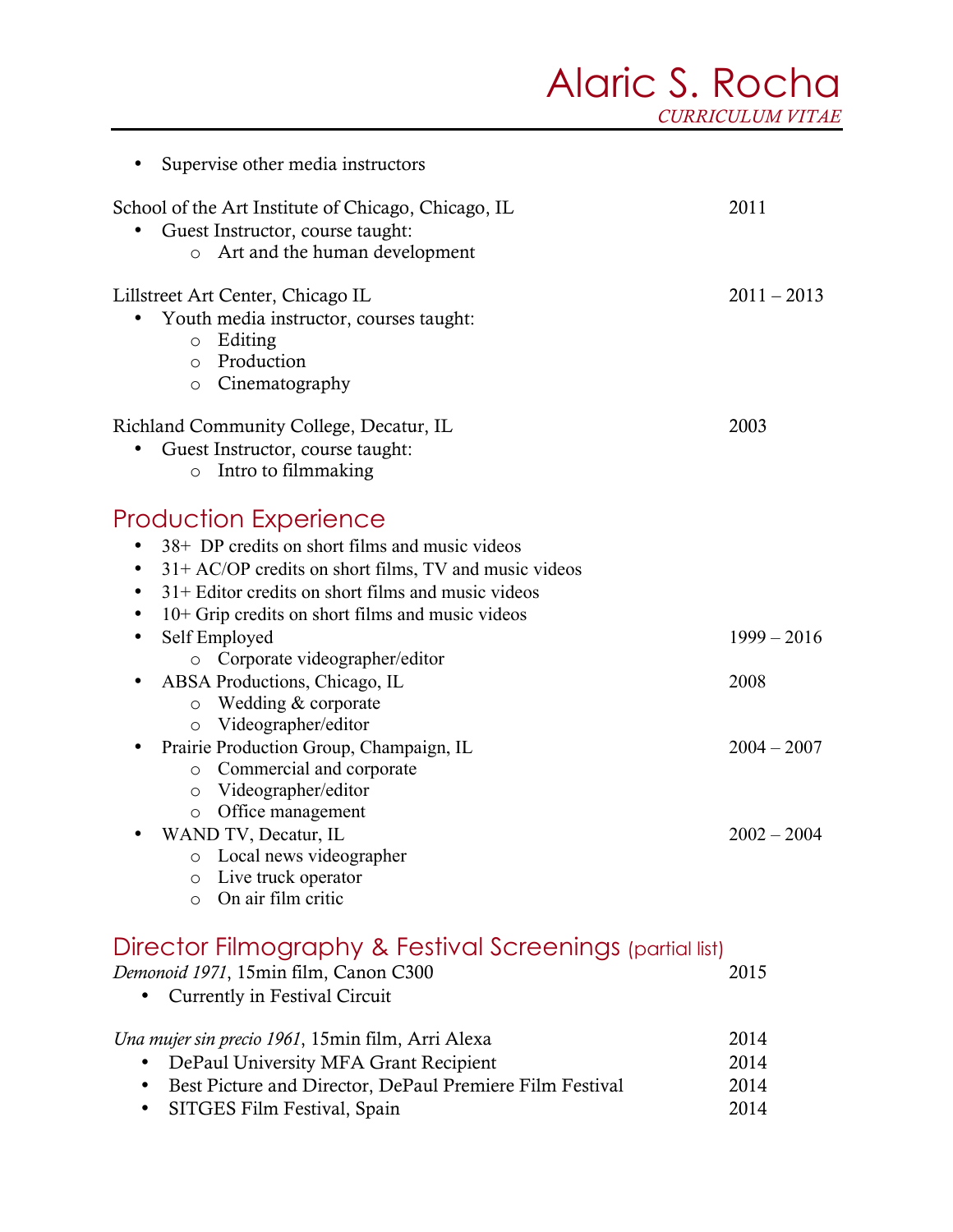## Alaric S. Rocha *CURRICULUM VITAE*

| 50 <sup>th</sup> Chicago International Film Festival<br>$\bullet$                | 2014 |
|----------------------------------------------------------------------------------|------|
| 31 <sup>st</sup> Imagine Film Festival, Amsterdam<br>$\bullet$                   | 2015 |
| Best Short runner up, 31 <sup>st</sup> Chicago Latino Film Festival<br>$\bullet$ | 2015 |
| International Student Film Festival, Bulgaria<br>$\bullet$                       | 2015 |
| Dances with Films, Los Angeles<br>$\bullet$                                      | 2015 |
| Best Director, Lighthouse International Film Festival<br>$\bullet$               | 2015 |
| 3 <sup>rd</sup> Place, Elgin Film Festival<br>$\bullet$                          | 2015 |
| Rojo Sangre Film Festival, Buenos Aires<br>٠                                     | 2015 |
| Camp Cult Classics, LA                                                           | 2016 |
| <i>Las fieras 1969, 12min film, 16mm</i>                                         | 2013 |
| DePaul MFA Grant Recipient<br>$\bullet$                                          | 2013 |
| Guanajato International Film Festival, Mexico<br>$\bullet$                       | 2015 |
| Post Mortem Film Festival, Mexico<br>$\bullet$                                   | 2015 |
| Blow Up Chicago Art House Film Festival, Chicago<br>$\bullet$                    | 2015 |
| Philip K. Dick Film Festival, NYC<br>$\bullet$                                   | 2015 |
| <i>Deadly Embrace</i> , 21min film, RED Camera                                   | 2012 |
| DePaul University Bluelight Grant Recipient<br>$\bullet$                         | 2012 |
| MOSTRA Film Festival Sao Paulo, Brazil<br>$\bullet$                              | 2014 |
| Seattle True Independent Film Festival<br>$\bullet$                              | 2014 |
| Cinefiliea Tanguera Film Festival, Argentina<br>٠                                | 2015 |
| <i>Winter</i> , 7min film, 8mm                                                   | 2010 |
| Golden Hugo Runner up, 47 <sup>th</sup> Chicago International Film Festival      | 2011 |
| • 13 <sup>th</sup> Annual San Francisco Frozen Film Festival                     | 2012 |
| MOSTRA Film Festival Sao Paulo, Brazil<br>$\bullet$                              | 2014 |
| The Recipe, 12min film, HD                                                       | 2009 |
| Wildwood Film Festival, WI                                                       | 2011 |
| <i>Near Miss</i> , 16min film, HD                                                | 2007 |
| Geneva, Il Film Festival                                                         | 2007 |
| Audience Choice Award, Chicago REEL Shorts Film Festival                         | 2008 |
| Illinois International Film Festival                                             | 2008 |
| Wildwood Film Festival                                                           | 2008 |
| Green Street Bar, 4min music video, SD                                           | 2007 |
| Chicago International REEL Shorts Film Festival                                  | 2008 |
| Beautiful, 4min music video, SD                                                  | 2007 |
| Wildwood Film Festival, WI                                                       | 2008 |